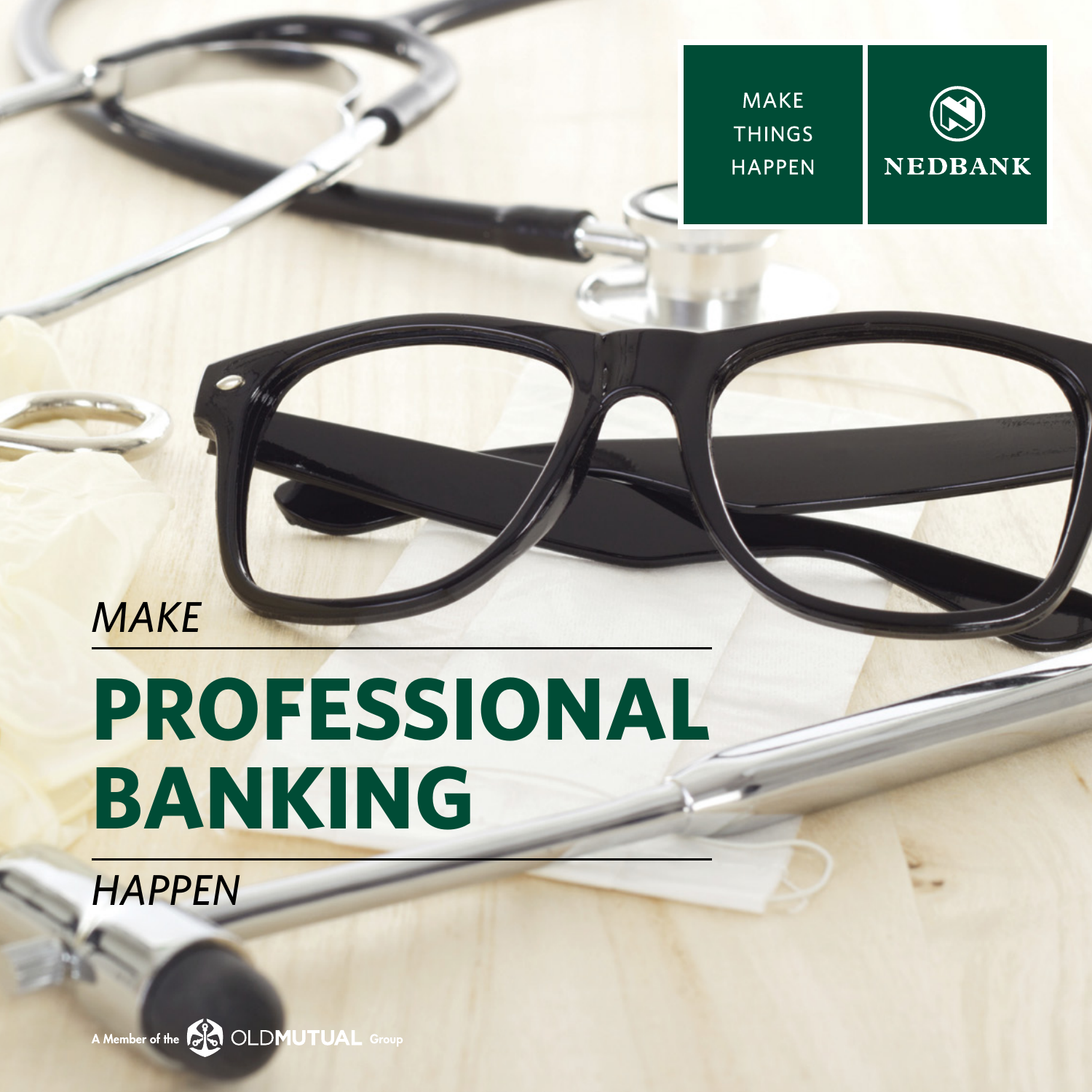## EXCLUSIVE POINT-OF-SALE DEVICE OFFER FOR **MEDICAL PROFESSIONALS**

Whether you are **starting a practice** or investing in new premises or equipment, we have **a wealth of medical industry expertise** to support you. From setting up a **medical practice account and financing your medical equipment**, to accessing a **wealth expert** for your investment or insurance needs, we are there to help you with all your medical practice needs.

mmmmmmmmmmmmmmmmmmmmm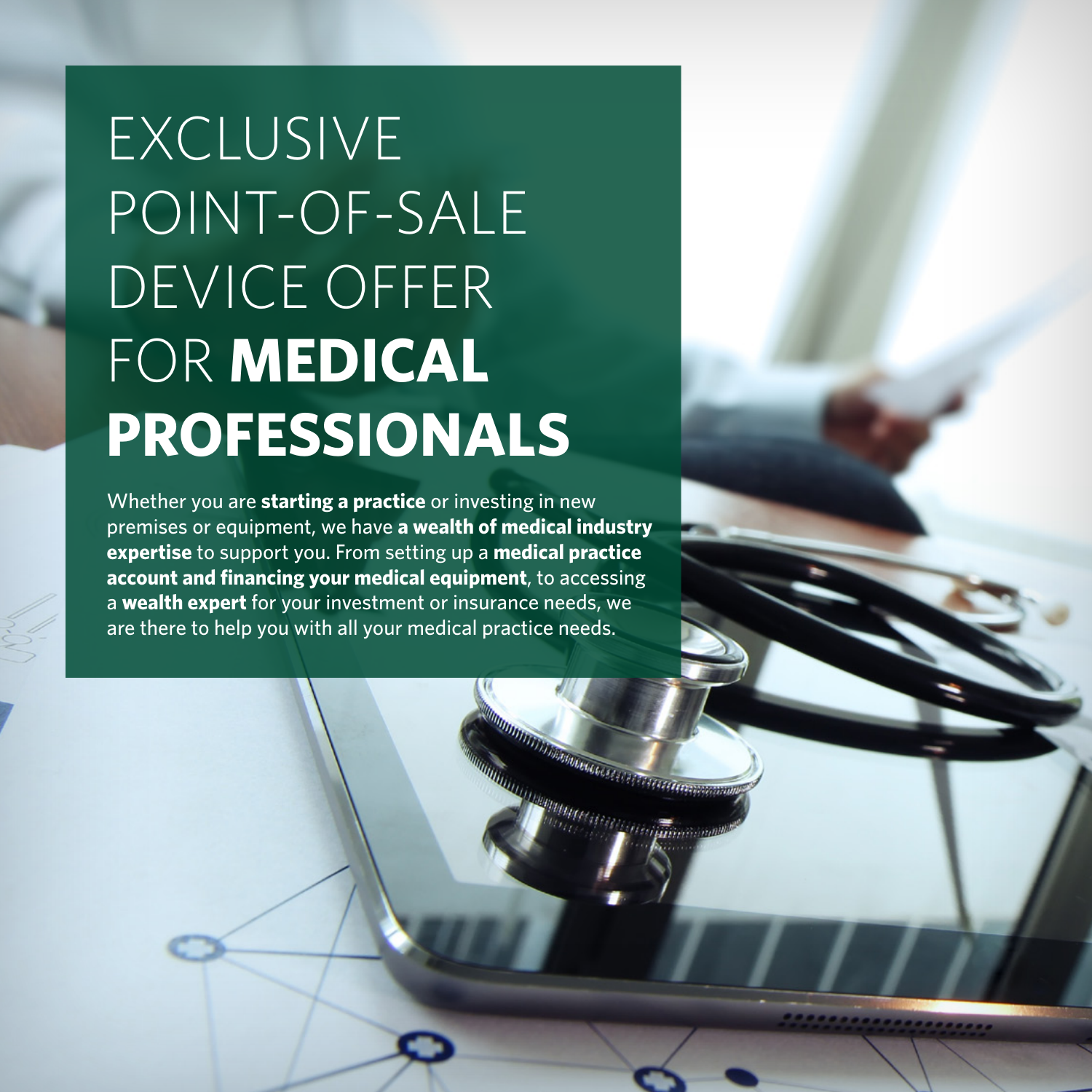#### **We have an exclusive point-of-sale device (POS) offer for you.**

As a practicing medical professional, you need a POS solution to help you with:

- **• reducing cash** in your business (better security); and
- **• increasing foot traffic in your business** by offering payment alternatives that can give you **real-time or same-day** value on your transactions.

Simply **choose the device that best suits your needs** and we will **waive our service and installation fees**. Furthermore, we have **negotiated better rates** for clients choosing to take only our POS solution, and **even better rates** for our transactional banked medical clients.

| <b>Exclusive offer</b>                                                    | <b>POS device options</b><br>(Your banker can help you make the right device choice.)                                                  |                                                 |
|---------------------------------------------------------------------------|----------------------------------------------------------------------------------------------------------------------------------------|-------------------------------------------------|
|                                                                           | <b>Desktop devices</b><br><b>ICT250</b>                                                                                                | <b>Mobile devices</b><br><b>IWL255</b>          |
| <b>Overview</b>                                                           | Rental solution for fixed/<br>countertop needs                                                                                         | Rent solution for practices needing<br>mobility |
| <b>Card acceptance</b>                                                    | Acceptance of all major credit, debit and cheque cards<br>MasterCard & Visa (automatic) / American Express (separate sign up required) |                                                 |
| <b>Rates</b><br>(for POS device only)                                     | 2,15% Cr<br>1,05% Dr<br>Amex: 2,50%                                                                                                    | 2,15% Cr<br>1,05% Dr<br>Amex: 2,50%             |
| <b>Rates</b><br>(for Nedbank transactional<br><b>banked clients only)</b> | 1,95% Cr<br>0,87% Dr<br>Amex: 2,50%                                                                                                    | 1,95% Cr<br>0,87% Dr<br>Amex: 2,50%             |
| <b>Rental (per month)</b>                                                 | R <sub>250</sub>                                                                                                                       | R310                                            |
| <b>Communications (per month)</b>                                         | R99 (X-Link/Connect Net)                                                                                                               | <b>R99</b>                                      |
| <b>Monthly service fee</b>                                                | Waived                                                                                                                                 | Waived                                          |
| <b>Installation fee</b>                                                   | Waived                                                                                                                                 | Waived                                          |

\*Fees are subject to change

**Let us partner with you** throughout your professional career and life journey and give you a banking experience that allows you to **focus on what really matters – your patients**.